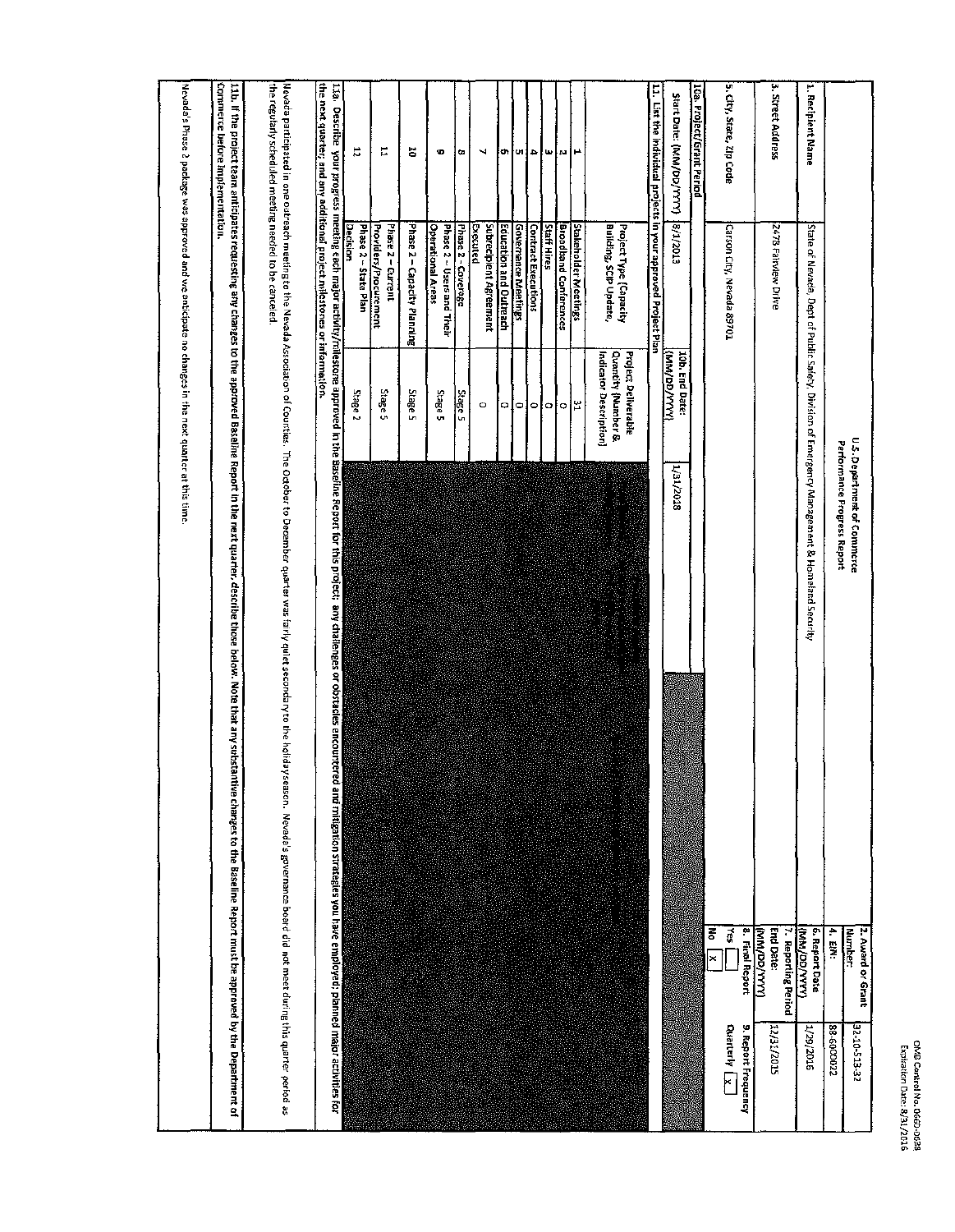11c. Provide any other information that would be useful to NTIA as it assesses this project's progress.

Nevada continues outreach to stakeholders moving toward a more directed outreach to specific groups of stakeholders. Nevada is looking forward to a new SWIC being hired the beginning of the next quarter who will work with manager to complete the work.

11d. Describe any success stories or best practices you have identified. Please be as specific as possible.

Nevada successfully tripled participation in data collection last quarter to meet the FirstNet deadline and continues to reach out to stakeholders for education as well as data collection.

## 12. Personnel

12a. If the project is not fully staffed, describe how any lack of staffing may impact the project's time line and when the project will be fully staffed.

Nevada currently has a vacancy for the SWIC position with duties being covered by our SPOC during this time. Recruitment is in process to fill this position and a new SWIC is expected to be actively hired by early next qua

| 12b. Staffing Table<br>Change                                               |                                  |                                                                                                                                                                     |                                                    |                      |                                      |                   |                 |                                  |                                                 |
|-----------------------------------------------------------------------------|----------------------------------|---------------------------------------------------------------------------------------------------------------------------------------------------------------------|----------------------------------------------------|----------------------|--------------------------------------|-------------------|-----------------|----------------------------------|-------------------------------------------------|
| <b>Job Title</b>                                                            | FTE%                             |                                                                                                                                                                     | Project (s) Assigned                               |                      |                                      |                   |                 |                                  |                                                 |
| Chief, Emergency<br>Management/SPOC                                         | 10%                              | Single Point of Contact                                                                                                                                             |                                                    |                      |                                      |                   |                 | No change                        |                                                 |
| <b>Emergency Management</b><br>Program Manager                              | 10%                              | Grants Manager                                                                                                                                                      |                                                    |                      |                                      |                   |                 |                                  | No change                                       |
| <b>Grants and Projects Supervisor</b>                                       | 10%                              |                                                                                                                                                                     | Supervisor of SLIGP grant coordinator<br>No change |                      |                                      |                   |                 |                                  |                                                 |
|                                                                             |                                  |                                                                                                                                                                     |                                                    |                      |                                      |                   |                 |                                  |                                                 |
|                                                                             |                                  |                                                                                                                                                                     |                                                    |                      |                                      |                   |                 |                                  |                                                 |
| 13. Subcontracts (Vendors and/or Subrecipients)                             |                                  |                                                                                                                                                                     |                                                    |                      |                                      |                   |                 |                                  |                                                 |
| Name                                                                        |                                  | 13a. Subcontracts Table - Include all subcontractors. The totals from this table must equal the "Subcontracts Tatal" in Question 14f.<br><b>Subcontract Purpose</b> |                                                    | RFP/RFQ Issued (Y/N) | <b>Contract</b><br>Executed<br>(Y/N) | <b>Start Date</b> | <b>End Date</b> | Total Federal Funds<br>Allocated | <b>Total Matching Funds</b><br><b>Allocated</b> |
| <b>SWIC</b>                                                                 | <b>SWIC Duties</b>               |                                                                                                                                                                     | Good of the State<br>Contract                      | Y                    | Y                                    | 11/1/2013         | 1/31/2018       | \$319,680.00                     | \$0.00                                          |
| Grant Coordinator                                                           | Coordinate Grant                 |                                                                                                                                                                     | Good of the State<br>Contract                      | Ν                    | Y                                    | 11/1/2003         | 1/31/2018       | \$217,110.00                     | \$0.00                                          |
| সৰ্বেদ দাত্তেহে<br>Manager/Outreach                                         | Manage SLIGP<br>Programmatic     |                                                                                                                                                                     | Contract                                           | Y                    | Y                                    | 5/13/2015         | 1/31/2018       | \$432,324.00                     | \$0.00                                          |
| Legal Counsel                                                               | Attorney for Process and<br>lMO∪ |                                                                                                                                                                     | Sub-Grant                                          | Ν                    | N                                    | 3/1/2013          | 1/31/2018       | \$159,192.00                     | \$0.00                                          |
| Gap Analysis MOU                                                            | MOU for partners                 |                                                                                                                                                                     | Contract                                           | N                    | N                                    | 12/1/2014         | 1/31/2018       | \$450,000.00                     | \$0.00                                          |
| Facilitator                                                                 | Meeting facilitator              |                                                                                                                                                                     | Contract                                           | N                    | N                                    |                   |                 | \$7,200.00                       | \$0.00                                          |
| Facilitator                                                                 | Meeting facilitator              |                                                                                                                                                                     | Contract                                           | N                    | N                                    |                   |                 | \$14,400.00                      | \$0.00                                          |
|                                                                             |                                  |                                                                                                                                                                     |                                                    |                      |                                      |                   | Total           | \$1,599,906.00                   | \$0.00                                          |
| 13b. Describe any challenges encountered with vendors and/or subrecipients. |                                  |                                                                                                                                                                     |                                                    |                      |                                      |                   |                 |                                  |                                                 |
| N/A - None                                                                  |                                  |                                                                                                                                                                     |                                                    |                      |                                      |                   |                 |                                  |                                                 |